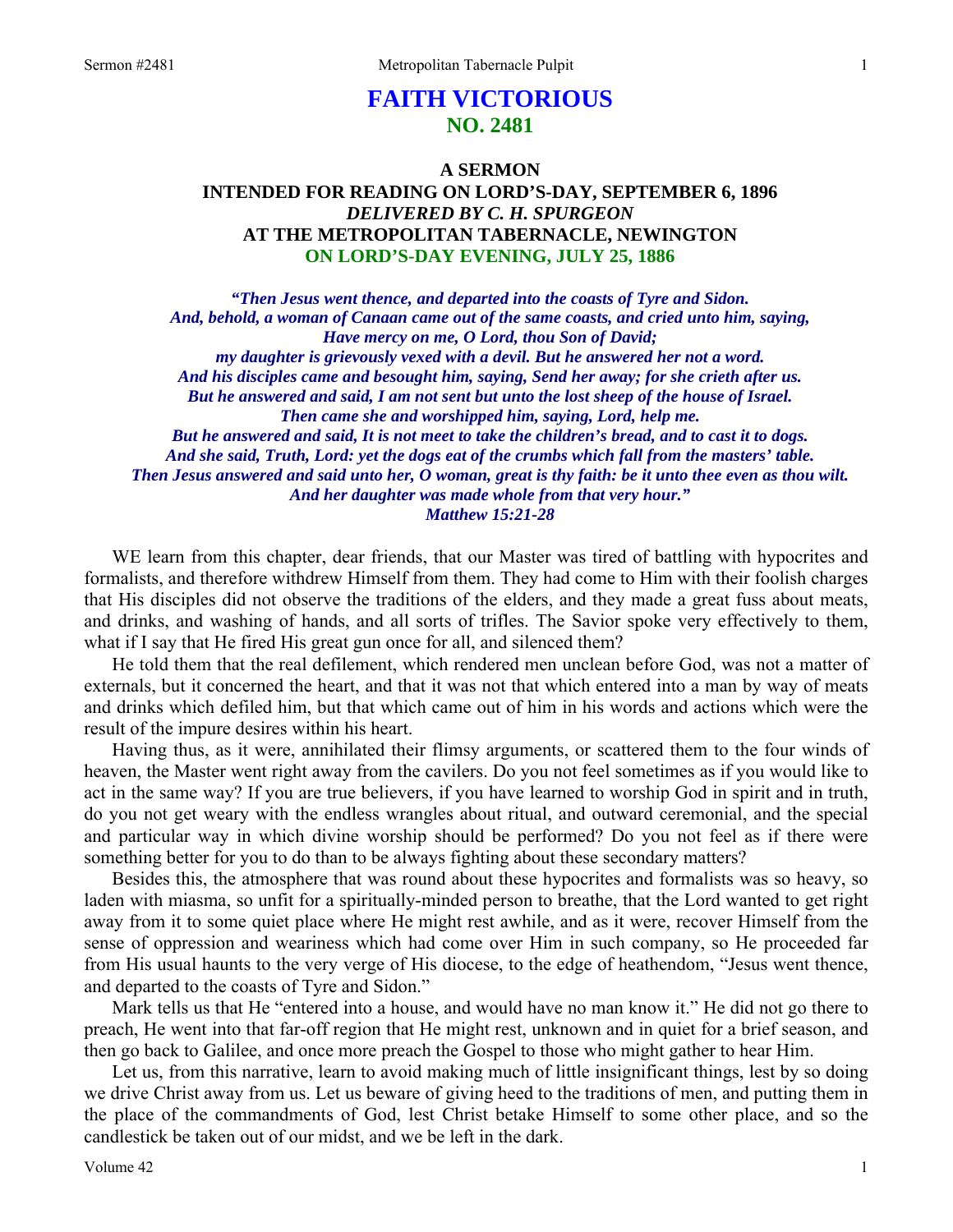I would have you notice, dear friends, that even when Jesus Christ goes away weary, He still has designs of love toward the people elsewhere. He is not merely turning with disgust away from Scribes and Pharisees, but He is going to meet one whom His far-seeing eye has beheld, a lonely, sorrowful woman who is coming to meet Him. Eternal decrees have appointed that at a certain spot this needy one shall meet Him, and He knows that it is so and therefore He is on His way to the borders of Tyre and Sidon to accomplish the purpose of almighty grace.

See how much the Savior thought of a single soul, to His heart it was worthwhile to walk many weary miles even to bless one. We are ambitious to bring hundreds to Christ, and we are quite right if we desire it only for His glory, let us even enlarge our longing, but we shall never bring many to the Savior until we first feel overjoyed at the thought of bringing even one.

We have not yet sufficiently learned the value of an immortal soul if we do not feel that we would be willing to live, say seventy years, to be the means of saving one soul, and be willing to compass the whole globe, and preach in every city, and town, and village, if we might only be rewarded at the last with just one convert. Evidently, our Lord Jesus realized intensely the value of one lost sheep, and He left the ninety and nine that He might go and find this solitary sad soul, and bring her to Himself.

#### *"Oh, come let* **us** *go and find them!"*

Let us ever be on the watch, and be willing to be drifted by providence anywhere if, in that drifting, we may come across some shipwrecked soul, who may hail us, and we may effect its rescue, and take it home to the port of peace.

I want to try to set forth the case of this woman, not going fully into the whole story—for I have preached upon this narrative many times—but especially dwelling upon the one point that this woman had great faith in Jesus Christ, an intense persuasion that He was able to heal her daughter, and moreover, that He had a most loving heart, and was willing to work the cure she craved. She was determined that, whatever might be her disadvantages, she would press her suit with the Son of David until she obtained from Him the boon for which she was asking.

There may be someone, to whom I am now speaking, who is at a great disadvantage with regard to salvation, but dear friend, if you can believe that the Lord Jesus Christ is both able and willing to save you, I want to encourage you to press your suit with Him, and never to cease your pleading until you get the desire of your heart, and He sends you away saying, "Be it unto thee even as thou wilt."

**I.** First, then, concerning this woman, notice that SHE WAS AN OUTSIDER ALTOGETHER.

She was not a Jewess, she did not belong to God's chosen people, she was not one to whom Christ came to preach, for He said that He was not sent except to the lost sheep of the house of Israel. She was what we sometimes call, *"a rank outsider."* To herself or her fathers, no covenant promise had ever been given, no prophet had ever spoken, no Gospel message had ever been delivered. So far from being within the church, she was not even within the congregation, she had no connection whatever with the whole Gospel system, except such a connection as infinite grace was pleased to make.

I delight to think that, every now and then, there come into this congregation persons who were not born and brought up in the midst of godly surroundings—for whom no mother has ever prayed, to whom no father has ever spoken a loving word concerning Christ—persons who were never regular occupants of seats in the house of prayer, and perchance have only a very few times in their lives ever entered such edifices, who have not read the Bible, and have not been in the habit of bowing the knee in prayer. Perhaps they have never breathed a prayer except in an hour of extreme sickness, or in some time of great alarm, as in the midst of a storm at sea.

Well, this woman was a type of persons in this condition. She was no Israelitess, she was a Canaanitish woman, and the Canaanites were condemned to die, they were to be exterminated out of the country. She was one of the handful who remained of the aboriginal tribes that were not slain by the sword of justice, but had lived on, as it were stealing their lives from the edge of the sword, she was one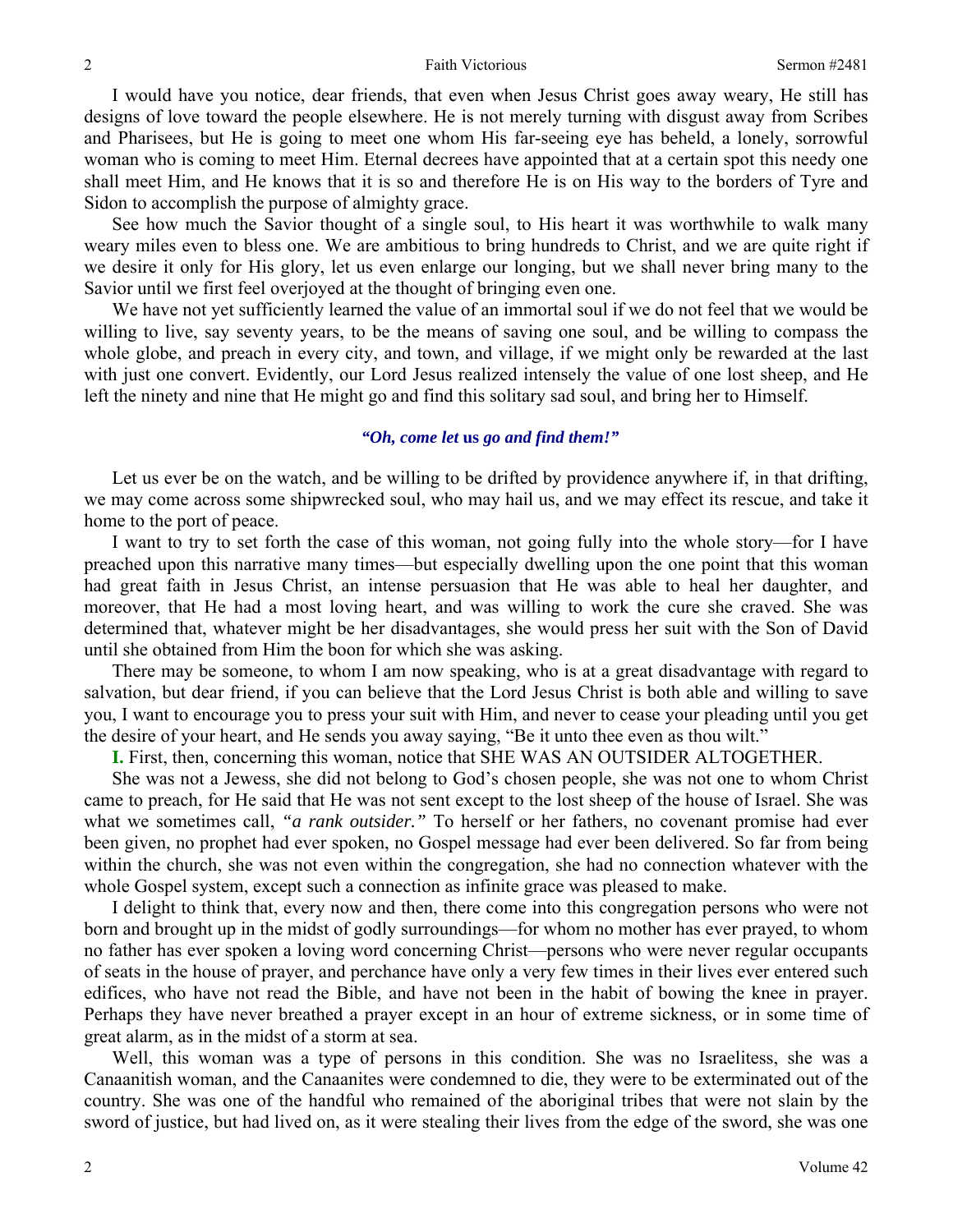of a condemned race, a people who, though spared from execution, continued to worship false gods, and who did much harm to Israel by introducing the worship of Baal among them. You remember the mischief wrought by that Sidonian queen, proud Jezebel, who tried to stamp out the worship of JEHOVAH, and to set up instead thereof her idol gods.

This woman, who came to Christ, was a descendant of those heathen tribes that inhabited the northern part of the country which God had given to Israel, yet she was the one who, almost beyond any other woman, *exhibited a mighty faith in the Lord Jesus Christ.* I wonder whether I am addressing any who are, apparently, as far off from every religious hope as this poor Canaanitess was, who, nevertheless, shall feel within their hearts faith in Him who is the Son of David and the Son of God faith in the Christ who, from the highest heaven, descended far that He might tread this guilty earth, and bow His shoulders to bear His people's guilt that He might lift them from the deeps of hell up to the heights of the happiness of God.

I should not be at all surprised if this should prove to be the case, for God has often found His best servants among His worst enemies. Some of the brightest diamonds in Christ's crown have been dug out of the darkest mines. Oh, that it might be so, that while I am preaching, someone who is far off from God might hear the great silver trumpet blow, and might say in his heart, "I will go to Jesus with my cries and tears, for I believe Him to be the Son of God, mighty to save, and if mercy is to be had, I will find it, though I deserve it not, but am far off from Him. I will press toward Him, I will break through every obstacle and barrier till I come to Him, and obtain salvation at His hands."

That is our first point, this woman was altogether an outsider, and I do hope our meditation on it may cheer some far-off one, and induce him or her also to come to Jesus for salvation.

**II.** In the second place, this woman was not only herself far from all outward religious privileges, but SHE HAD A VERY DREADFUL CASE TO PLEAD.

She came to Christ to plead for her daughter who was "grievously vexed with a devil." Now, if one comes to Christ to ask Him to cure blindness, or sickness of any ordinary kind, it is a very simple case compared with this woman's. "Lord, my daughter is grievously vexed with a devil; a demon has come and made her body to be the place of his abode. O Lord, thou Son of David, interfere in this horrible case! The devil's hand is in it, and only thou canst cast him out."

I know that there are some—it may be that they have stolen into this Tabernacle, perhaps driven in by the rain—whose case is so bad that they have to conclude that *the devil himself must have had a hand in it.* When they come before Christ, it is no common sin they have to confess, no ordinary soul-ruin they have to set before Him, it seems as if there has arisen from the infernal pit some demon who has made them to be the special objects of his attack. The devil is in you, is he? Nevertheless, bring your case before Christ, if there were seven devils within you, instead of only one, remember her out of whom He cast seven devils, ay, and if it were a legion, if a whole band of demons had taken possession of you, remember the Gadarene demoniac out of whom Christ cast a legion of devils.

I know that you are ready to say, "My case is so horrible that I could not relate it." Do not relate it, except to Christ. "Oh, but my sin is so great that I could not tell you!" Do not tell me, I have heard enough of late about horrible sin, and I do not want to hear any more about it, tell it to Jesus, tell it into His ear, and though you are compelled to feel that in that sin there is something more sinful than usual, something extraordinary and out of the common, yet, I pray you, have faith in Jesus Christ that, if you can but get at Him, He can deliver even you out of all this mischief, and all this ruin, and all this filthiness. Though the devil himself be in you, yet, if you believe in Jesus Christ, and you do come and trust Him, you shall be saved.

> *"He is able, He is willing; Doubt no more."*

Oh! that some poor heart, driven almost to despair, might nevertheless cry, "I do believe, I will believe, in the dying living Savior, and I will never rest until I receive from His lips my sentence of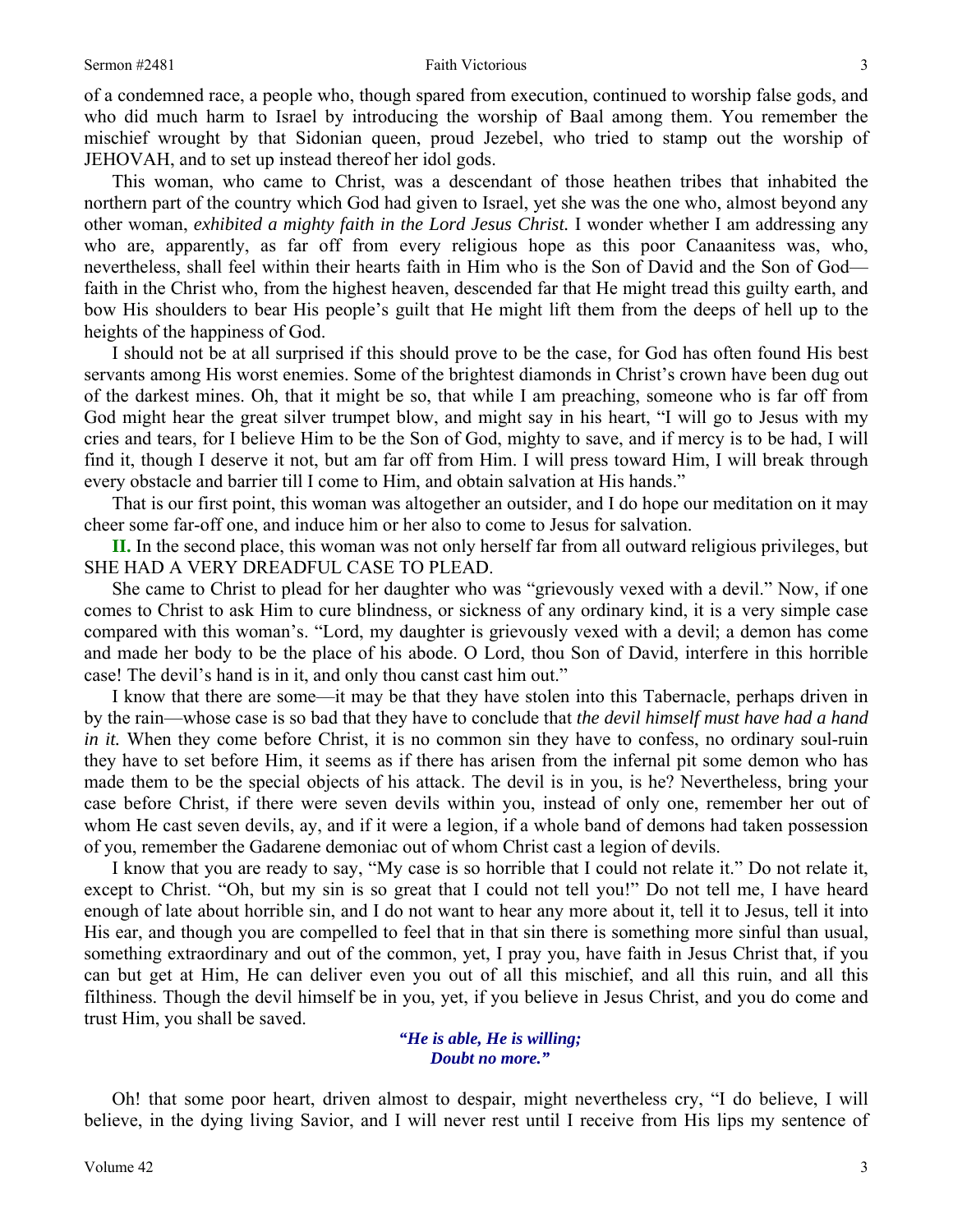pardon, and from the touch of His hand obtain that eternal life which shall deliver me from the wrath to come." You may well be encouraged by the case of this woman, who became a great believer although she began far off from God, and in her desperate sorrow the devil himself had a large share.

**III.** Further, when this woman came to Christ, she found that HE WAS SHUT UP AWAY FROM HER.

That fact does not appear in Matthew's account, but as I have reminded you, it is recorded in Mark's Gospel. When our Lord Jesus Christ went into the borders of Tyre and Sidon, He "entered into a house, and would have no man know it." It is quite clear that He wanted rest. He had traveled, as it were, *incognito,* for He did not want to be known, and He had gone into a house, and the door was shut. Then Mark adds, "But he could not be hid, for a certain woman, whose young daughter had an unclean spirit, heard of him, and came and fell at his feet."

It did seem a dreadful thing to think that Christ could heal her daughter, and she believed that He was willing to do it, yet there He was inside the house, shut away from her, and Peter said, "You really cannot see him," and even John said, "Do not trouble the Master, for he is very weary, and must rest," and practical James said, "My good woman, this is a matter that must rest with us, and we cannot have the Master interrupted just now."

They all conspired to keep her away, for He would have no man know where He was. He had asked them to guard the door a little while, to let Him be in quiet. He needed to recover from the sickness of heart that He felt at the remembrance of those carping Pharisees, so He must be a little while alone. Those who work for Christ know how much they sometimes need to be left quite alone, yet it was very discouraging to the woman to find that the door was shut where Christ was within the house.

Now, dear sirs, are there any of you here who have great faith in what the Lord Jesus Christ would do for you if you could but come to Him? He well deserves that you should have, for there is none like Him, able to save to the uttermost all that come unto God by Him. He is willing to forgive all manner of sin and blasphemy, and He has said, "Him that cometh to me, I will in no wise cast out." But peradventure, with all your faith, it has seemed to you as if the door was shut against you.

I used to feel that, if my brother found peace with God, I could understand it, and if my sisters rejoiced in the salvation of Christ, I was very glad, and could well believe it, but I thought that for myself there was no door of hope, no promise that could be intended for me. It is often quite easy to believe for other people, the difficulty is in believing for yourself, and sometimes this is the form of the devil's temptation, "The Savior is not accessible to you, He does not mean even to speak to you, your case is such that you are shut out from His mercy."

If Satan lies to you like that, I trust that you will say, like this woman, "Well, if the door is shut, I mean to go in all the same. The Son of David is hiding, is He? But He cannot be hid." I like what someone calls, "this woman's glorious impudence." The angels, when they come before their Lord, are full of holy reverence, and veil their faces with their wings. I doubt not that this woman also had her fears, but at that particular time she exercised a grace that was more to the purpose.

Forgetting all her fears, she said, "He cannot be hid; I must see him, and I will. My child at home is rent and torn with a demon, thrown into the fire and into the water, and I am full of agony on her account. A mother's heart is in me, and I cannot rest until I have seen this great Physician. He can heal my child, and I believe He will, and I must get to Him." So she forces her way past the bodyguard of apostles, and gets within the door, and falls at Christ's feet, and there she lies and cries, "O Lord, thou Son of David, have mercy on me, my daughter is grievously vexed with a devil!"

I wish that each of you would act like that poor woman did and say, "Oh, if the door of mercy is shut against me, yet still I must still try to open it! Whatever the barrier in my way, it will have to yield, for I must be saved. I cannot be lost, I cannot be content to sit down and perish in my sin, I must get to Jesus Christ, and cry to Him for pardon, and I am resolved that I will do so. With holy impudency, as it may seem to others, I am determined that I will approach Him, and cast myself at His dear feet."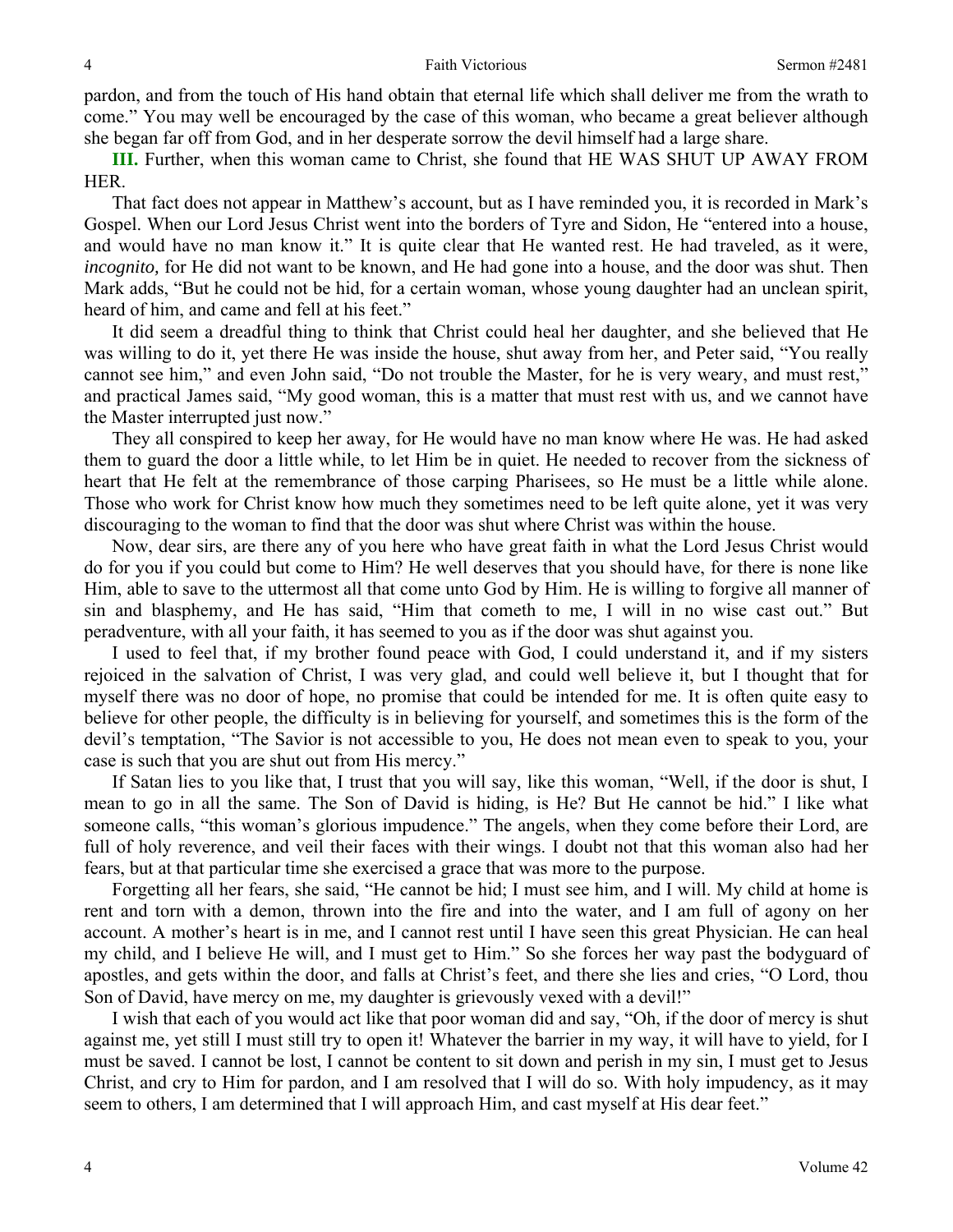I like the splendor of this woman's faith. She is a Canaanite, whose case has the devil mixed up with it, and from whom Christ conceals Himself, yet she must and will somehow get to Him. Now, what happens next?

**IV.** The woman's faith was so great that our Lord delighted to see it, and He wanted to see how far it would go, so He put it to a further test. Therefore, next, when she cried to Christ, HE REFUSED HER ANY ANSWER.

She had broken in upon His privacy, she had daringly invaded the apartment where He sought to be in quiet, and she lay at His feet, and prayed a sweetly-appropriate prayer. She expressed her faith in His divinity, calling Him "Lord," and her faith in His blessed royal humanity, calling Him the "Son of David," after she had said, "Have mercy on me," asking only for mercy. It was the only plea she used, "Mercy, Lord, mercy! Son of David, mercy!" Yet this was at first all the answer she received, *"He answered not a word."* 

As Augustine says, "The Word spoke not a word," and that was so unlike Him. He who was always so ready with responses to the cry of grief had no response for her. As if He were made of stone, He scarcely gave her a glance, and when she looked up to those lips which are as lilies dropping sweetsmelling myrrh, they dropped not a syllable on her. Oh, what would she not give if He would but speak? He could heal her daughter with a word, yet not a word did He utter, an awful silence filled the room as she waited for Him to speak. But she did not give up in despair, there is the point, she still had faith in Him, and when there was nothing for her ear to hear, there was still something for her heart to believe.

Peradventure, I am addressing some poor lost one who has been praying. You have been crying to Christ for mercy as best you could, you have called Him "Lord," you have called Him, "Son of David," you have lain at His feet, you have wept, you have implored, you have entreated mercy, crying, "Lord, have mercy upon me," yet He has answered you not a word. You have been to hear the Gospel, but you seem to be worse rather than better for hearing it. You have spoken to a Christian friend about your fears, but he has not been able to remove them, and all the while you have prayed, and prayed again, and yet again.

I will tell you what happened to me long ago. When I was convinced of sin, I began to pray. After my own fashion, in deep distress, and from my very heart I prayed many a time, yet I received no answer, and scarcely a ray of hope had found its way into my soul. I heard my mother say, as she was talking to us children about our souls, that she did not believe there was living a single man who dared to declare that he had truly sought the Savior, and that the Savior had refused him. She said she did not think that even in hell there was one who would be bold enough to accuse the Savior of having refused him when he sought Him with prayer and in faith.

I did not say so to her, but I thought within my heart, "I am one who has really and sincerely sought for salvation through Jesus Christ, and I have not found it," and I made up my mind that I would tell others that Christ did not hear prayer, and that one might seek Him with all his heart, and yet not find Him.

Friends, I have never told that untruth to anyone yet, for before I had an opportunity of declaring what I thought was true, I had found Him myself. I discovered that, after all, it was I who was deaf to His voice, and not He who was too far off to answer me. I heard that blessed text, "Look to me, and be ye saved, all the ends of the earth," and at once I looked to Him, and I found peace through the blood of the cross. So will you, dear friend, as soon as you look to Him by faith. If you have prayed, keep on praying. If you have cried apparently in vain, still cry to Him.

Remember that *there is no other door at which you can knock,* therefore you had better continue to knock at this one. If you were on a wild prairie at night, and had lost your way, and at last you saw a light in a window, and you came to a lone house, and knocked there, but no one came to the door at first, you would say to yourself, "Well, I must knock again, because there is probably not another house within twenty miles. I may be eaten of wolves before I find another, so I will just knock, and knock, and knock, and knock again, till I gain admission."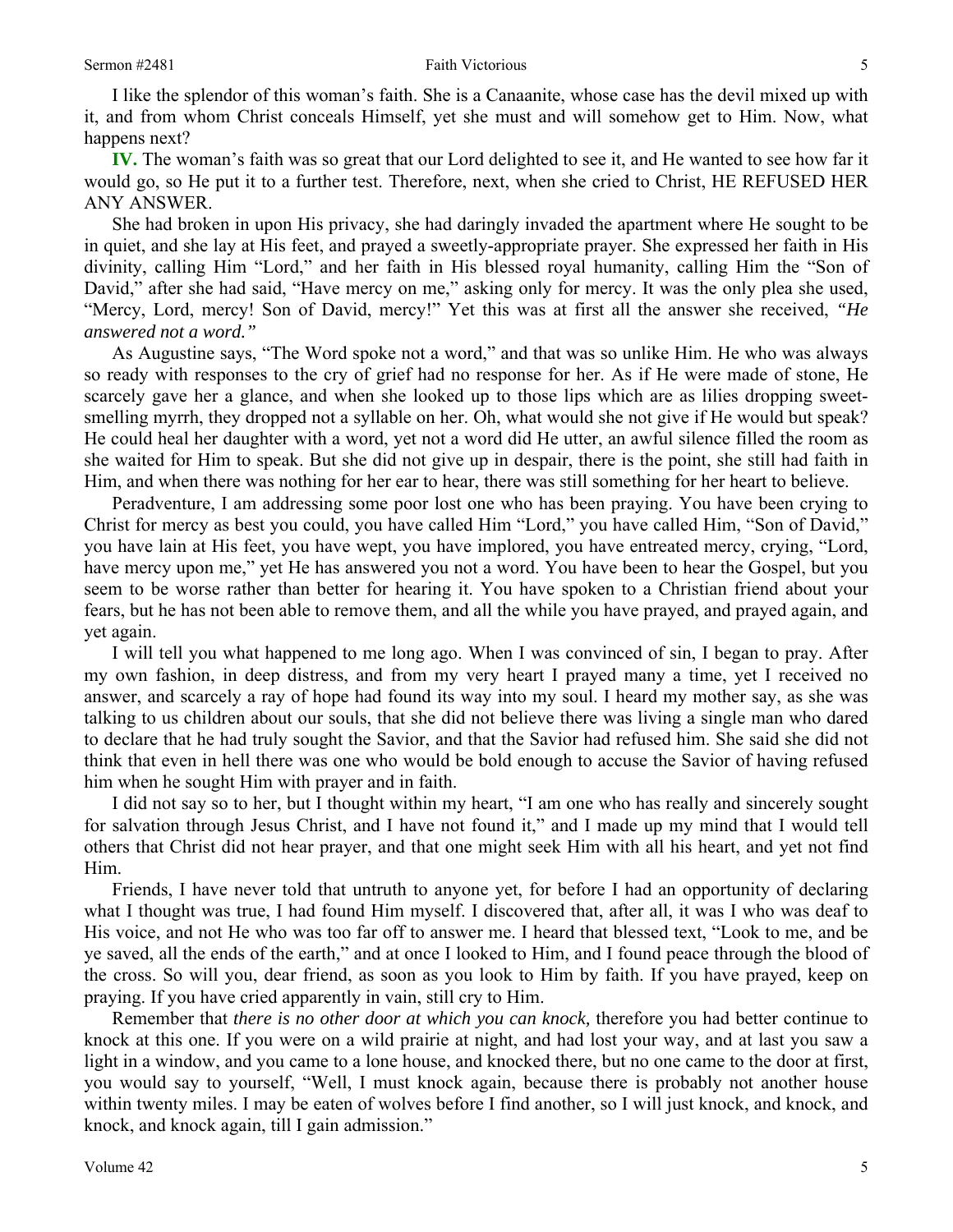Keep on knocking, dear friend, there is somebody hearing you, depend upon it, and though He may seem slow in coming, He is sure if He is slow. He is just trying you a little to see if you really are in earnest. You have heard of run-away knocks at our doors, there is a loud rap, and the poor servants go to answer it, but there is nobody there, for the mischievous boys have run away. Well, the Master is seeing whether you are going to play with Him with run-away knocks.

If you are a genuine seeker of entertainment in His great house of mercy, you will stand, and say, "I will still knock, and perish knocking if I must, but I will never go away from this spot. Jesus Christ can save me, He alone can save me, I believe that He will save me, and I will never cease to pray while my heart beats and my tongue moves. If I have to die praying, I will die so, but I will never cease from it till I get an answer of peace." Oh, that God would bless this message to some who have been discouraged by having to wait long for answers to their prayers!

**V.** This woman had a further discouragement, for JESUS REFUSED THE PRAYER OF HIS OWN APOSTLES.

They began to help her in prayer, as she was not herself heard, they took some sort of pity on her, and went to the Master, and said to Him, "Please, Lord, send her away; she makes such a noise, crying after us." Not out of pity to her, so much as from love of quiet for themselves, they became intercessors for her with the Lord Jesus Christ.

Probably I am speaking to someone who says, "Sir, all you have said is true about me, and I have prayed hitherto in vain, but I have asked a Christian friend to pray for me. The other Monday night, I penciled a little note, and put it on the table in the Tabernacle, and they prayed for me at the prayer meeting. I have asked you, dear sir, to pray for me, and I hope you have, but no good has come of it, I am in the same state of sorrow and misery after all the prayers that have been presented on my behalf."

Yes, dear friend, and do you remember what happened in the case before us? The disciples soon gave up the task, they prayed their little bit of prayer, and they did not get the answer they wanted, so they left off, but the woman did not, *she had more perseverance in her than the apostles had.* The Master answered them, and then they stopped, and said no more, but that did not stop her. They might all cease praying, but she would not cease.

Now, suppose the prayers of a whole church have failed with regard to you, still pray on, ay, if all the saints who live on earth had joined in one common intercession, and had all cried to God for you, and they had received no favorable answer about you, and therefore had ceased praying, still you should not cease crying to the Lord.

Go on praying, for He will yet hear you, even in such a case as that, if you can have the splendid faith to be a forlorn hope, and go alone, and only pray the more because others cease to pray for you. Like this woman, worship the Lord, and say, "Lord, help me." Though your prayer grows shorter because you are getting weary, if it grows very intense, and you still keep on pleading, it cannot be long before a prayer-hearing Savior will give you the desire of your heart.

I like this point in the woman, although the apostles had ceased praying, she had not.

**VI.** Next, notice that, in answer to the apostles, THE LORD JESUS CHRIST GAVE HER A VERY HEAVY REBUKE. He said, "I am not sent but unto the lost sheep of the house of Israel."

That seemed to exclude her altogether, yet still she persevered, and I want to draw a parallel between her case and yours. Dear friend, possibly someone has whispered in your ear, "Suppose you are not one of the elect." Well, that was very much what our Lord's expression meant to her. She was not one of the chosen people, and she had heard Christ say, "I am not sent but unto the lost sheep of the house of Israel." Notice that this woman does not battle with that truth at all, she does not raise any question about it, she wisely waives it, and she just goes on praying, "Lord, help me! Lord, have mercy upon me!"

I invite you, dear friend, to do just the same. You are not at present in a state of mind to understand the glorious doctrine of election, you have now the dark side of it turned towards you, and I suppose it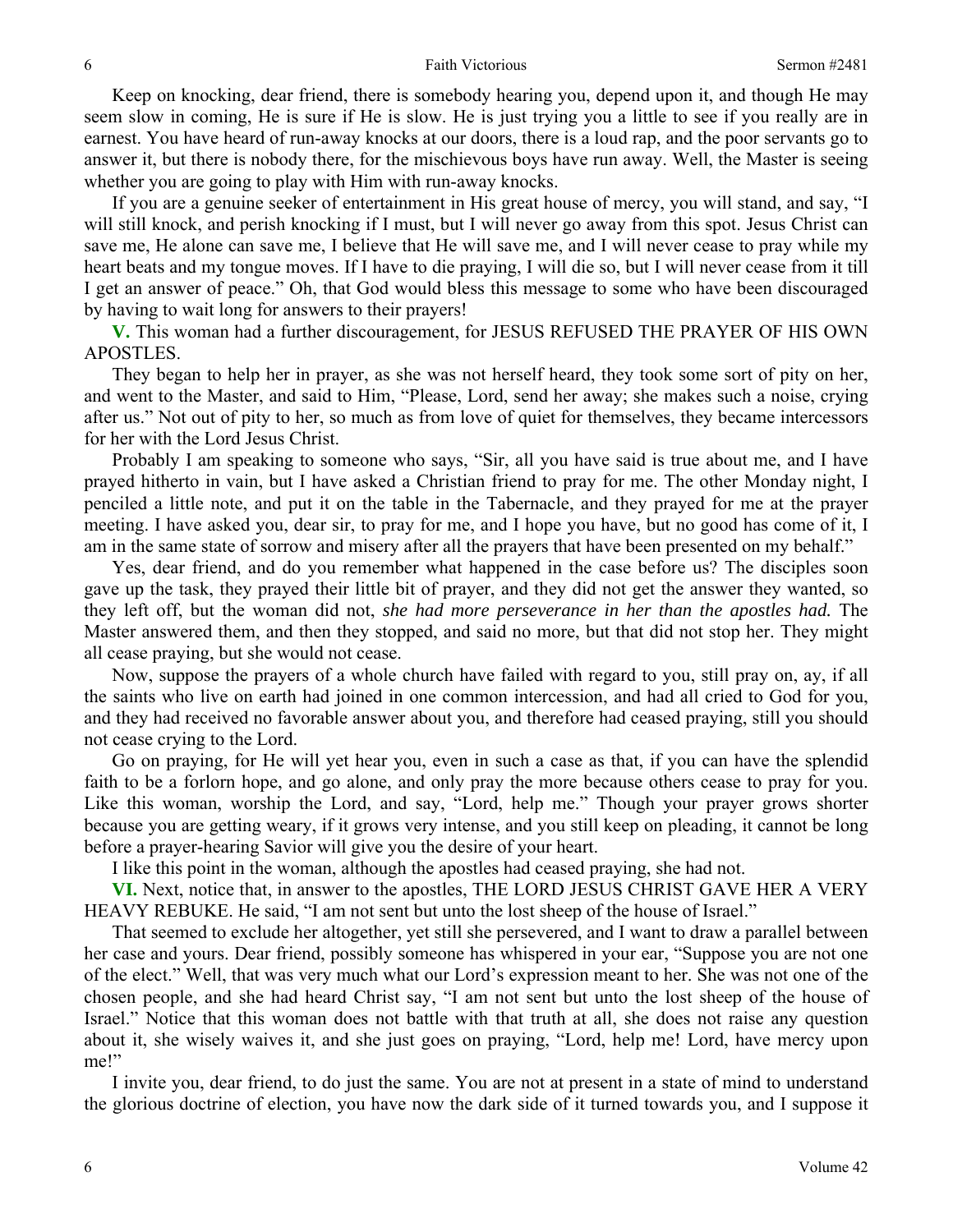#### Sermon #2481 **Faith Victorious** 7

will be so with you until you exercise faith in the Lord Jesus Christ, when you will be able to see it from another point of view.

But anyhow, there is Christ able to save you, and He never yet rejected a sinner who came to Him, therefore come along with you. As to that difficulty about your election, leave it. If you ask me to set up a ladder, and to climb to heaven, and turn over those leaves, folded and sealed, of God's great Book of Life, I cannot do it, neither can you. But I can again remind you that He has said, "Him that cometh to me, I will in no wise cast out."

He has bidden me go, and "preach the Gospel to every creature," and you are a creature, so I preach it to you, on the strength of being commanded to preach it to you, I invite you to say, "Of the house of Israel, or not of the house of Israel, O Son of David, have mercy on me!" Whether you seem to be sheep or goat, still cry, "Son of David, have mercy on me! I will never leave thee, nor cease to pray to thee till thou shall grant my petition."

This is the kind of faith that Jesus Christ delights in, He was hearing this woman's prayer all the while, and He was resolved to answer it. His heart was getting rest out of her faith, it was such a blessed change for Him from those hypocritical Pharisees with all their rubbish about washing pots and cups. It was such a delight to Him to see this woman believing in Him in real earnest. Faith is the food on which Christ feeds, it is the wine He drinks. This is the cluster that fills the chalice He holds in His hand, these are the apples that are delicious to His taste.

He does love being trusted, and if the biggest sinner out of hell will trust Him, that trust is sweetest of all to Christ. O you Canaanitish woman, you with whom the devil has had to do, you who have not been heard in your prayers up till now, if you can have the courageous faith still not to take "No" for an answer, but to press on, and believe that the Son of David must and will accept you, you shall be accepted. It is but a little while, and He will say, "Be it unto thee even as thou wilt."

**VII.** Lastly, SHE KEPT ON PLEADING UNTIL SHE PREVAILED.

The disciples had given up praying, as I have shown you, and the woman had received a severe rebuff from Christ, yet she continued her prayer. See, she worships Christ, adores Him, crying, "Lord, help me!" Even when she has done that, she gets only this for an answer, "It is not meet to take the children's bread, and to cast it to dogs,"—the word really means, "the little dogs."

Oh, but that was a hard saying, was it not? It was a good nut, with a sweet kernel, and she knew how to crack it, but it had a very hard shell. There are many who would have turned away after such an answer as that, but this Syrophenician was a grand woman, and Christ knew it. She had splendid faith, and He prized it, otherwise He would not have tried it so. He knew that she could bear even this test, so He called her "dog."

Notice that *she kept on with her pleading* whether she was a dog or no dog. Instead of turning back when called a dog, she just pressed forward all the more. She did not raise any question and say, "Now, Lord, that is really too bad, I may be a wretched woman, but I am not a dog." No, after Christ had called her a dog, she took the title to herself, and found no fault with it, and dear friends, whatever the Bible calls you, accept it, do not quarrel with it, for it is quite true. God's Word was not sent to flatter human nature, but to give a faithful description of it. Then, believe it, accept it. Say, "Well, Lord, You call me 'dog.' It is quite true, I am only a dog."

See how this woman turns this title round, she seems to say, "Lord, I am a dog, but then, *I am thy dog, and even dogs eat the crumbs which fall from their masters' table."* By this it is implied that she meant, "Lord, I am Thy dog, and I am happy to be Thy dog. I would sooner be Thy dog than be the devil's darling. But Lord, Thou call me 'little dog.' Well, the little dogs are those that are allowed to come indoors, and to come near their masters, so I am permitted to come near Thee. And being under the table, if a crumb falls, the little dog gets it. Lord, let me have the crumbs! Thou give a loaded table to Thy sheep of whom Thou speakest so much—the house of Israel, there is bread enough and to spare for them. Thou canst give me this crumb that I crave, and there will be quite as much left as the children can eat."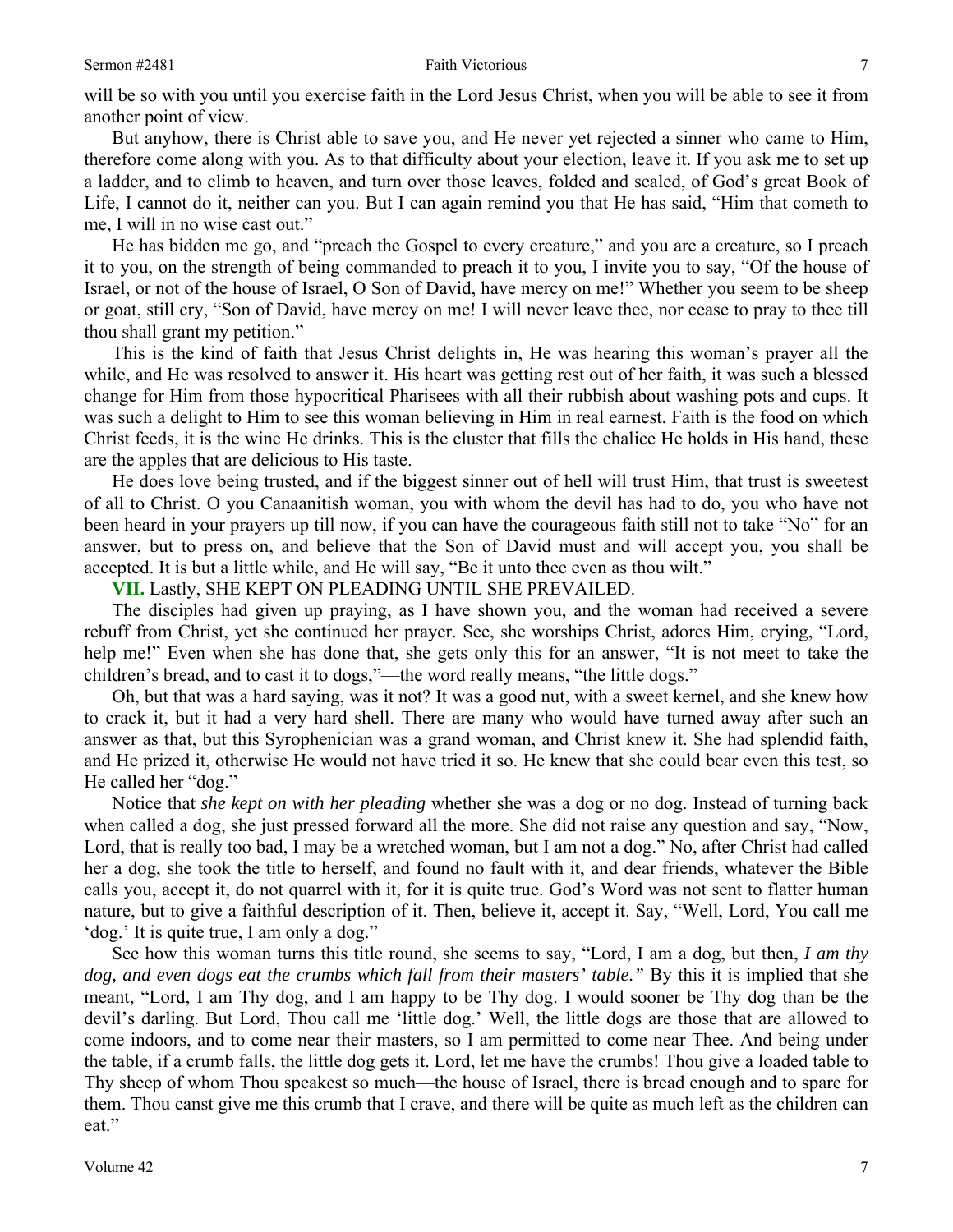I like to hear this woman talk in this fashion. As one says, "the children of Israel, that Christ had been with, had turned into dogs; but here is a dog of a Canaanite, and she has turned into a child." I am sorry to say that there are some who seemed to be children of the kingdom, who turn into dogs, and leave Christ, but there are many poor dogs, with no privileges, that are made willing, by sovereign grace, in the day of Christ's power, and the dogs are turned into His children.

Now, whatever you really are, poor sinner, confess that you are just that, and whatever hard word Christ gives you, say, "It is true, Lord," and then, come with the hard words, and with your broken heart, and just lie at His feet, and say, "Lord, still hear me, and grant me this great blessing, for it will be but a crumb to You. Dogs get crumbs, let me get grace." That was a grand utterance of faith, I wish that some to whom I am now speaking would exercise such faith in Jesus Christ.

Speak after this fashion, "Though all men shall tell me that I shall be lost, I will not believe them. There is a Savior, and I mean to have Him as mine. Though all men shall tell me that Christ cannot save me, I will not believe it, for Christ can save to the uttermost all that come to God by Him, and I cannot have gone beyond the uttermost, so I will believe that He is able to save me."

Do I speak to anyone who says, "But you do not know how I am discouraged?" Well, then, I put this question to you—"Are you a Canaanite?" No, you are not of that accursed race, you are of the same race as the most of us, many of whom have been saved. Yet remember that, Canaanite as this woman was, she believed in Christ, then why should not you?

Have you prayed as she did, distinctly, definitely, and received no answer? Well, if you have, your discouragement is not greater than hers was. But more. Did the Lord Jesus Christ ever say that He was not sent to you? Did He ever anywhere in Scripture indicate that His commission excluded you? He did seem to say that to this woman, yet she could bear even that discouragement, and you have never had as heavy a cross as that to carry.

Next, did the Lord Jesus Christ ever call you a dog? Tell me anywhere in Scripture where He calls you "dog." But if He did, this woman overcame that difficulty, and so should you. O dear soul, if there should stand between you and Christ all the legions of the infernal lake, you might venture through them all in the name of Christ!

If there did lie between my soul and Christ seven hells, I would swim through them that I might get at Him. He must be able to save me, it cannot be possible that I should have gone beyond the power which is omnipotent, or that I have sinned beyond the virtue of the blood of the Son of God. It cannot be that I should have sins that should be mightier than almighty mercy. Write me down as the blackest of the black and vilest of the vile, what then? So much the more glory to the grace of God when He shall save such a sinner as I am, therefore I will come and trust Him.

O blessed and gracious Spirit, sweetly compel some to believe in Jesus! You deserve, O Lord Jesus, that we believe You up to the hilt, that we believe You to the uttermost, for You are more than our faith can ever make You to be. Help us to believe You. "He that believeth on the Son hath everlasting life." "He that believeth and is baptized shall be saved." This is the Gospel, accept it, and you shall find it true. God grant it! Amen.

## **EXPOSITION BY C. H. SPURGEON**

### *MATTHEW 15:18-31*

**Verses 18-21.** *But those things which proceed out of the mouth come forth from the heart; and they defile the man. For out of the heart proceed evil thoughts, murders, adulteries, fornications, thefts, false witness, blasphemies: these are the things which defile a man: but to eat with unwashen hands defileth not a man.* 

*Then Jesus went thence, and departed into the coasts of Tyre and Sidon.*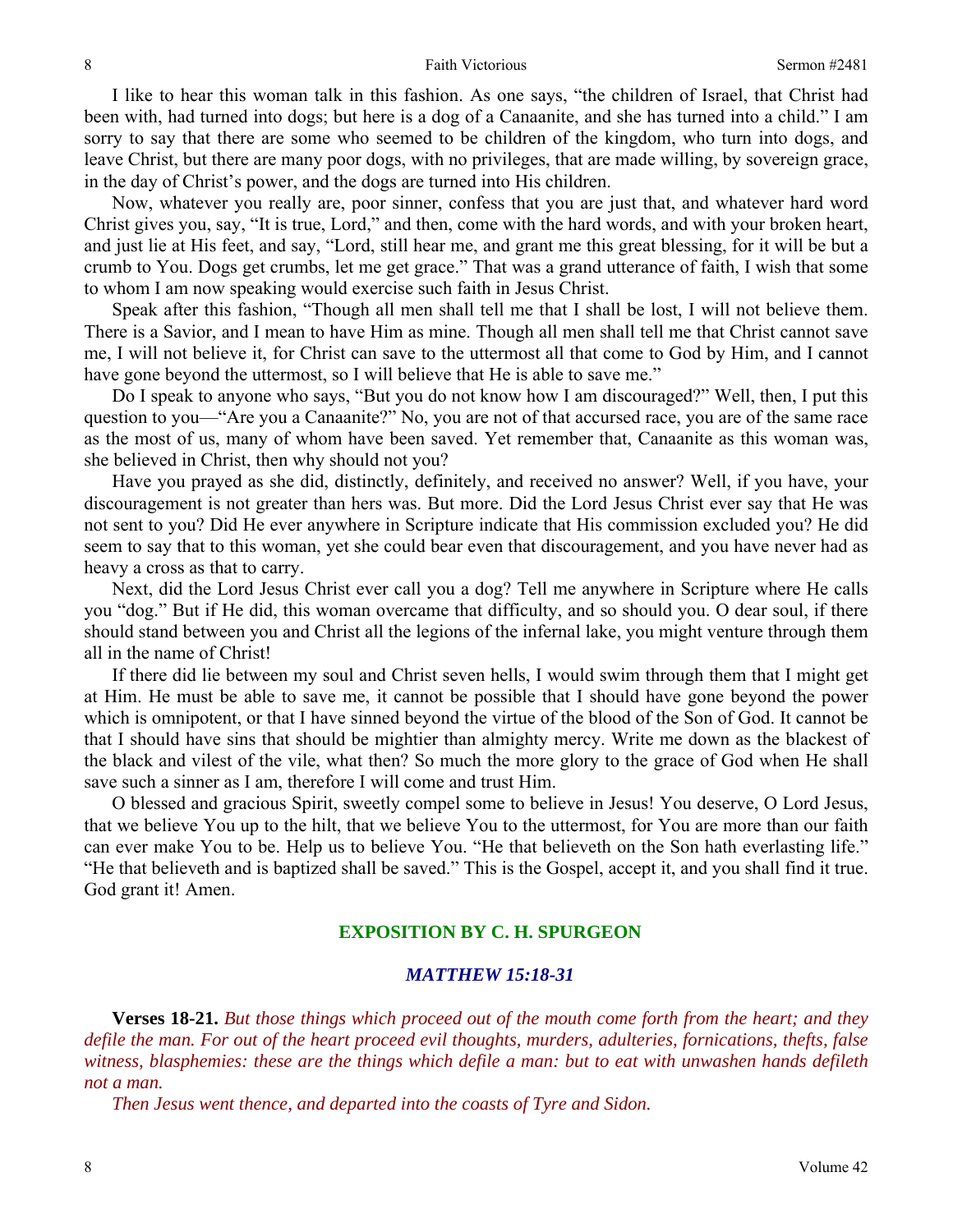He went right away, not because He was afraid to speak the truth, but because, having done so, He did not care to remain in the company of those who were round about Him. He would rather go even to the verge of heathendom than live in the midst of Pharisaic hypocrisy, "Jesus went thence, and departed into the coasts of Tyre and Sidon."

**22.** *And, behold,—*

There is something here that is worth beholding, so the Holy Ghost draws attention to it, just as we sometimes print, N.B., *Nota bene,* mark well, "behold,"—

**22.** *A woman of Canaan came out of the same coasts,—*

Possibly she did not know that Christ had come, but anyhow, when Christ comes, sinners come. He journeyed into the coasts of Tyre and Sidon, and this woman met Him.

**22-23.** *And cried unto him, saying, Have mercy on me, O Lord, thou Son of David; my daughter is grievously vexed with a devil. But he answered her not a word. And His disciples came and besought him, saying, Send her away; for she crieth after us.*

Perhaps they meant, "Give her the blessing, and let her go. You are seeking quiet here, and she will not let you, nor us either, have any. 'Send her away.'" They made a great mistake when they said, "She crieth after us." It was Christ to whom she cried, not His disciples.

**24.** *But he answered and said, I am not sent but unto the lost sheep of the house of Israel.*

"My ministerial commission is only to the Jews." As a Savior, He comes to save sinners out of all nations, but as the Messiah, His special mission was to the lost sheep of the house of Israel.

**25.** *Then came she and worshipped him, saying, Lord, help me.*

"Then came she and worshipped him." If Jesus Christ was not really and truly God, He was a base imposter to allow this woman to worship Him. She had called Him, "Lord," once before, and He did not rebuke her, and now she not only calls Him, "Lord," but she worships Him. She was doing quite right, for He is none other than very God of very God, "Then came she and worshipped him, saying, Lord, help me."

**26.** *But he answered and said, It is not meet to take the children's bread, and to cast it to dogs.* Or "to little dogs," for the word is in that form in the Greek.

**27.** *And she said, Truth, Lord: yet the dogs eat of the crumbs which fall from their masters' table.*

It was well for her that the Master had used that diminutive form of the word, for the bigger dogs in the East were not permitted in the house, but the little dogs were admitted to play with the children. She seemed to snatch at that idea as she cried, "Truth, Lord: yet the little dogs eat of the crumbs which fall from their masters' table," as though the greatest possible boon to her was but a crumb to Him, and but a crumb compared with the bread which He was putting upon the table of Israel. The greater blessing which He was giving to the children might prompt Him to give a crumb to her.

**28.** *Then Jesus answered and said unto her, O woman, great is thy faith: be it unto thee even as thou wilt. And her daughter was made whole from that very hour.*

Oh, the triumph of faith! God grant it to us! Yet this woman may surely shame many of us, we have not half her discouragements, and we have not half her confidence in Christ.

**29.** *And Jesus departed from thence,—*

He is always on the move, for He has always something else to do. As soon as His deed of grace is done in one part, He hastens to another, "And Jesus departed from thence,"—

**29-31.** *And came nigh unto the sea of Galilee; and went up into a mountain, and sat down there. And great multitudes came unto him, having with them those that were lame, blind, dumb, maimed, and many others, and cast them down at Jesus' feet; and he healed them: insomuch that the multitude wondered, when they saw the dumb to speak, the maimed to be whole, the lame to walk, and the blind to see: and they glorified the God of Israel.*

This was Israel's table indeed, and when you see these many mighty cures that Christ wrought, you can easily justify the speech of the Syrophenician woman, and agree with her that what she sought was only a crumb compared with the bountiful feast of fat things that was prepared for the favored nation.